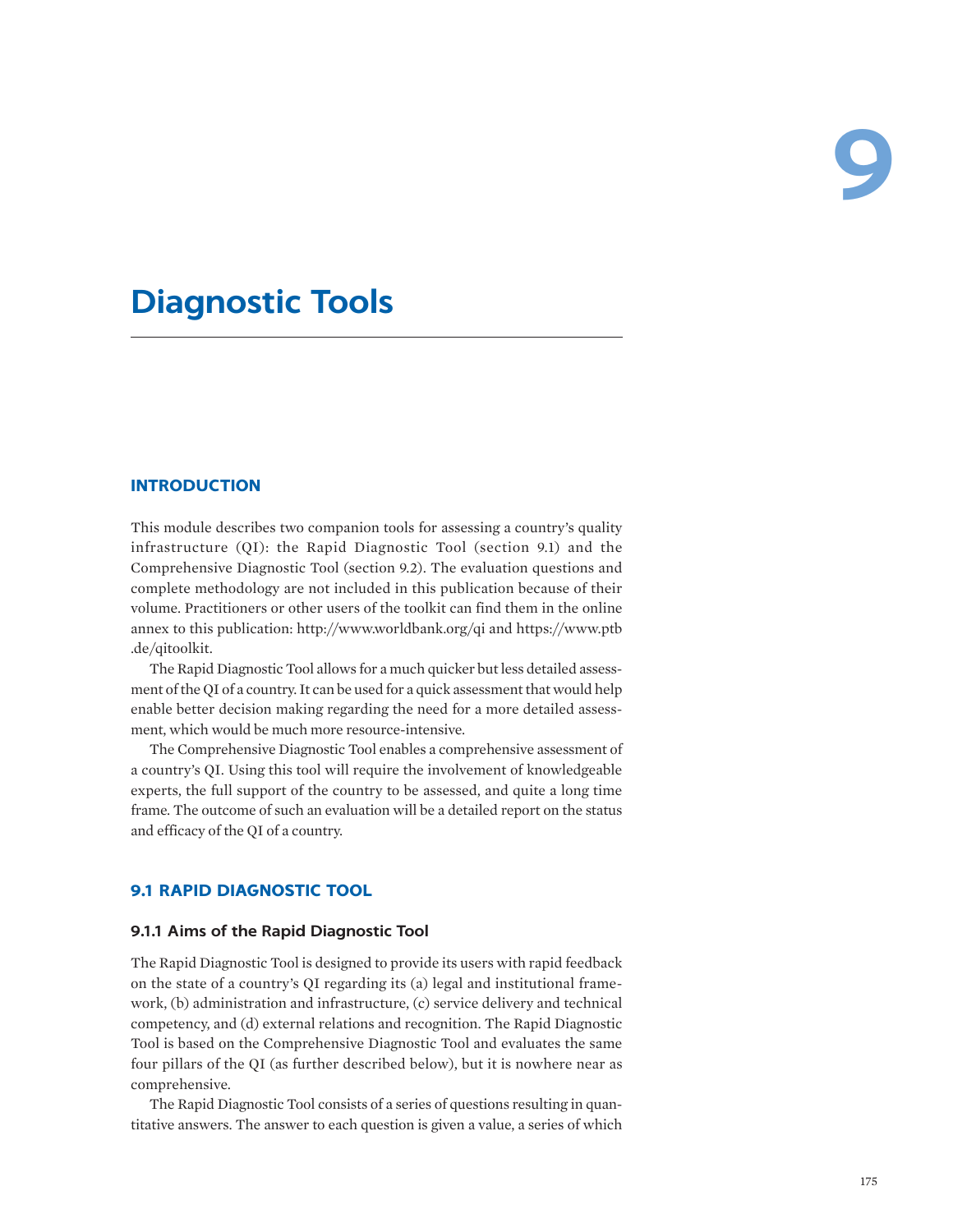are compounded. The values can then be shown as a radar diagram that may help in deciding whether it is worthwhile to conduct a comprehensive assessment of the QI of a specific country. The Rapid Diagnostic Tool is designed to provide a high-level snapshot of the state of a country's QI and to indicate a need for further development.

#### **9.1.2 Structure of questions in the Rapid Diagnostic Tool**

The questions deal with a number of major elements for each QI service. For each of the elements, a series of questions needs to be answered. A few of these will be for information only, but most of them will be scored depending on how well they meet the stated benchmark. The scoring is based on a 0- to 4-point system, and the evaluation of the aggregated scores can be broadly considered as follows:

- *Score 0–1.0:* Little or nothing is in place, and the country has to develop the relevant element from scratch.
- *Score 1.1–2.0:* A rudimentary system, needing much fundamental development, is in place.
- *Score 2.1–3.0:* A reasonable system is in place but needs further development.
- *Score 3.1–4.0:* A good system is in place with no need for fundamental development, but maintenance is important.

Aggregate scores should be calculated to at least one decimal place to allow for a meaningful depiction in the radar diagram. But the quantitative analysis is a coarse one, and the aggregate scores should not be taken as absolutes. They provide a quick reference as to the current state and future development of the QI. This tool does not replace a proper assessment of processes such as would be undertaken to determine compliance with, for example, ISO 9001 ("Quality Management Systems—Requirements"); ISO/IEC 17025 ("General Requirements for the Competence of Testing and Calibration Laboratories"); or other in-depth management system assessment techniques. It is designed to be used in the QI toolkit workflow as described in module 1: Executive Summary, section 1.2.2.

#### **9.1.3 Using the results of the Rapid Diagnostic Tool**

The output of the Rapid Diagnostic Tool is a set of numbers. These can be used quite readily to develop the graphical depiction of the state of the QI or of its relevant elements in the "building block" approach or with radar diagrams, as detailed below, as well as in module 1: Executive Summary, section 1.3. These depictions can then be used to decide whether a comprehensive diagnostic should be conducted. They can also be used by a country's institutions to benchmark their QI performance against international good practice.

When considering the outcome of such a rapid diagnostic, care should also be exercised when comparing it with the level of QI development, as discussed in detail in module 2: The Importance of QI Reform and Demand Assessment, section 2.2.2. The outcome of the rapid diagnostic will be a good indication of whether a "basic" QI is in place and will even provide some information regarding an "advanced" QI. To gain a full understanding of the "advanced" or "mature" QI stages in a specific country, a comprehensive diagnostic will have to be conducted, as described in section 9.2 below.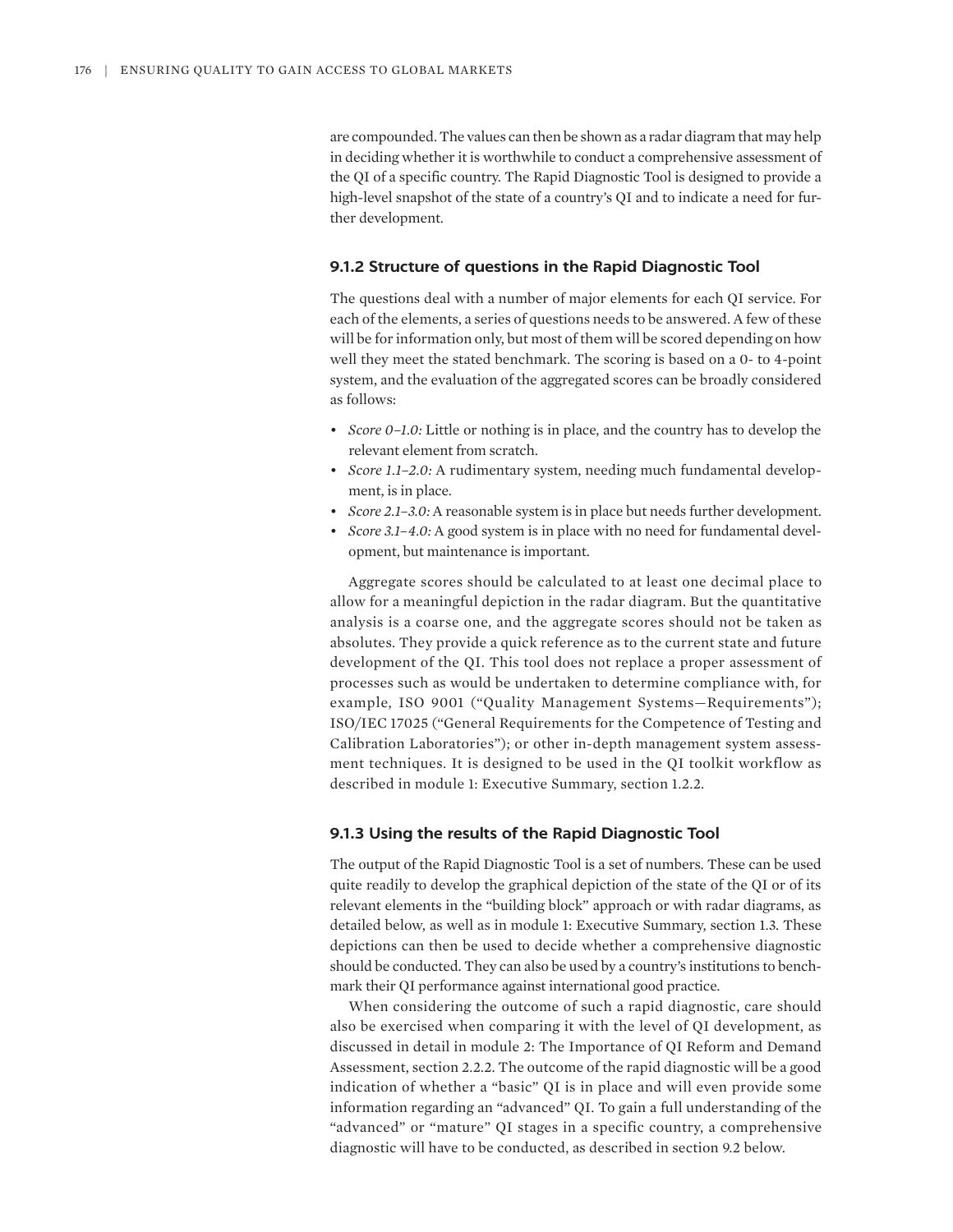## **9.1.4 Rapid Diagnostic Tool evaluation questions**

As noted earlier, the Rapid Diagnostic Tool's evaluation questions are not included in this publication because of their volume. Practitioners or other users of the toolkit can find them in the online annex to this publication on the World Bank website: <http://www.worldbank.org/qi>, and on the PTB website: <https://www.ptb.de/qitoolkit>.

# **9.2 COMPREHENSIVE DIAGNOSTIC TOOL**

# **9.2.1 Introduction**

The Comprehensive Diagnostic Tool provides information on the evaluation of the QI in a number of important elements:

- National policies and legal environment
- The fundamentals
	- ° Standards
	- ° Metrology
	- ° Accreditation
- Conformity assessment
	- ° Inspection
	- ° Testing
	- ° Product certification
	- ° Management system certification
- Technical regulation framework
	- ° Technical regulation
	- ° Legal metrology

The Comprehensive Diagnostic Tool questionnaire is provided as an online tool for practitioners. The questionnaire and details of its use can be found in the online annex to this publication on the World Bank website: [http://www](http://www.worldbank.org/qi) [.worldbank.org/qi,](http://www.worldbank.org/qi) and on the PTB website: [https://www.ptb.de/qitoolkit.](https://www.ptb.de/qitoolkit)

## **9.2.2 Approach of the Comprehensive Diagnostic Tool**

The Comprehensive Diagnostic Tool follows a specific logic, starting from the policy and legal environment, before it deals with each of the QI elements. The outcome of the evaluation provides qualitative results that an expert can turn into quantitative results. Over and above in-depth reports, the results can therefore also be made visible in "dashboard"-type images for a more rapid understanding of situations when discussing them with counterparts.

#### *Coordinating the QI: The policy and legal environment*

The various elements of the QI are interrelated, and coordination of their responsibilities and services is an important parameter. Hence, while dealing with the various elements of the QI individually, their overall coordination should not be neglected.

Such coordination is usually provided for in government policy, such as a country's quality policy, that clarifies the interdependence between the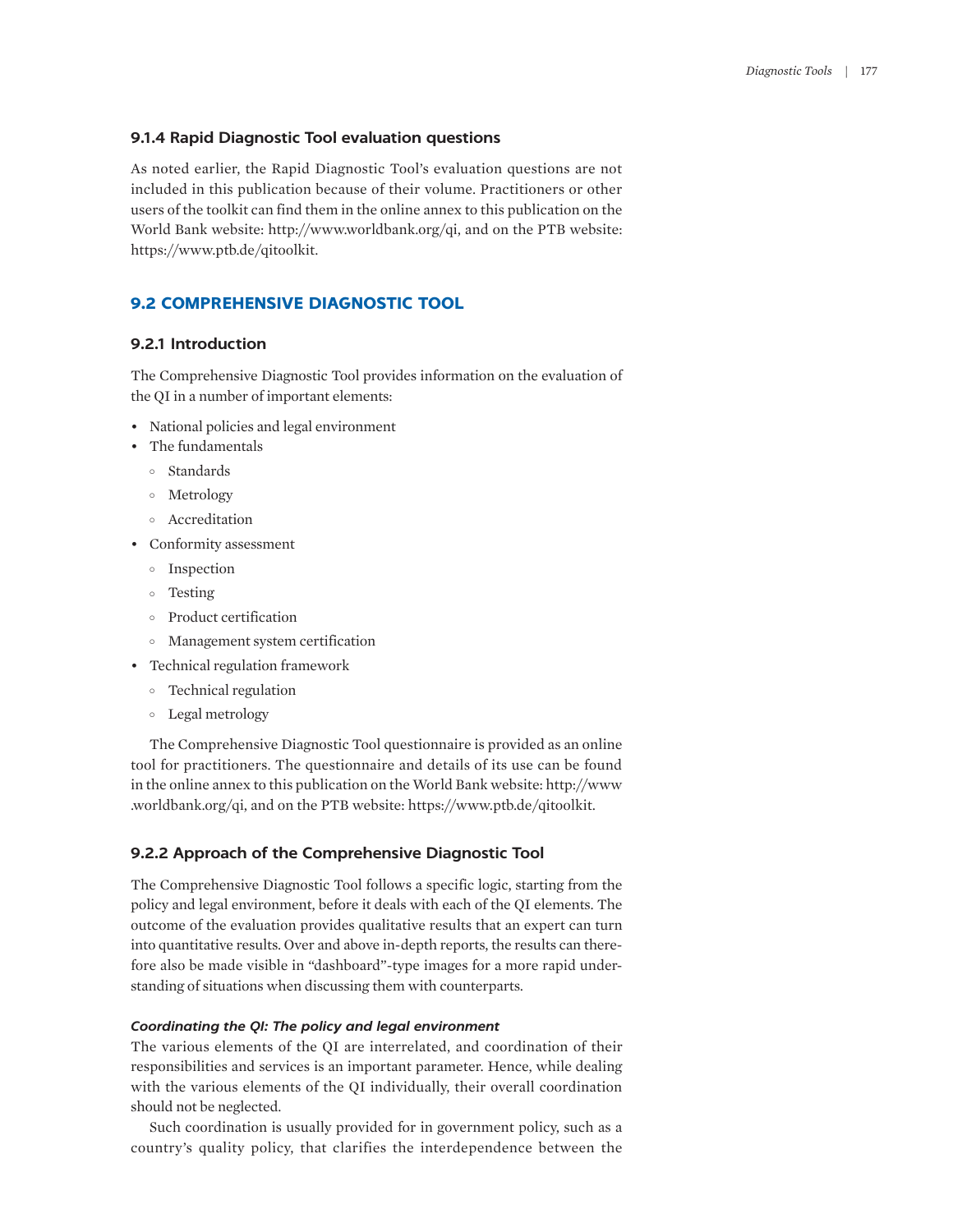fundamentals, QI services, technical regulations, and the market. It should also be related to broader trade and export development policies. Furthermore, the coordination between (a) the fundamentals and QI services, and (b) technical regulation (as the mandatory manifestation of the QI) is provided for in what is generally known as the technical regulation framework. Therefore, evaluation of the quality policy and the technical regulation framework are included in the Comprehensive Diagnostic Tool.

#### *The "pillar and building block" approach*

In constructing a diagnostic tool for each of the identified elements of the QI, it is useful to consider the "effectiveness" of each of the QI elements in relation to four pillars:

- *Pillar 1: Legal and institutional framework*, in which the broader environment within which the entity is legally established and operating is considered
- *Pillar 2: Administration and infrastructure*, in which the organizational structure and the necessary infrastructure of the entity to fulfill its responsibilities are considered
- *Pillar 3: Service delivery and technical competency*, in which the output and services of the entity are considered, with special emphasis on their demonstrable quality
- *Pillar 4: External relations and recognition*, in which the important liaisons of the entity with relevant regional and international organizations are considered in view of the need to be acknowledged for its output and services

Each of these pillars consists of building blocks that have to be in place for the QI element to function optimally and to comply with international good practices and requirements. Some of the building blocks for each of the QI elements would be similar, but there will also be quite a few differences. Such an approach can be illustrated as being a "building" (figure 9.1).

#### *Weighted or not weighted*

In allocating a quantitative measure to the various building blocks, the question of whether all of them are of equal weight needs to be clarified. Arguably, some of the building blocks must be in place; otherwise, the QI element has no chance of being considered established or recognized. These could be considered "fundamental." At a second level are the "major" building blocks: those necessary for the service delivery to be effective and efficient. At the third level are the "minor" building blocks: those in which the custom and practice of the country play a role rather than international practices. The quantitative evaluation will have to take cognizance of such differences.

A supplementary way of looking at the absolute necessity or otherwise of a specific element or service of the QI would be to consider it as part of the basic QI (relevant for a low- or middle-income country approach); an advanced QI (relevant for an economywide approach); or ultimately, as a mature or innovative QI (relevant for a high-income economy or world-class approach). If there is virtually no QI established, a rudimentary state exists, which is a major challenge for the country irrespective of its development status (see also module 2: The Importance of QI Reform and Demand Assessment, section 2.2.2). The country's development status is not equally relevant for all the QI elements; it is more relevant for those that are of a more technical nature, such as metrology.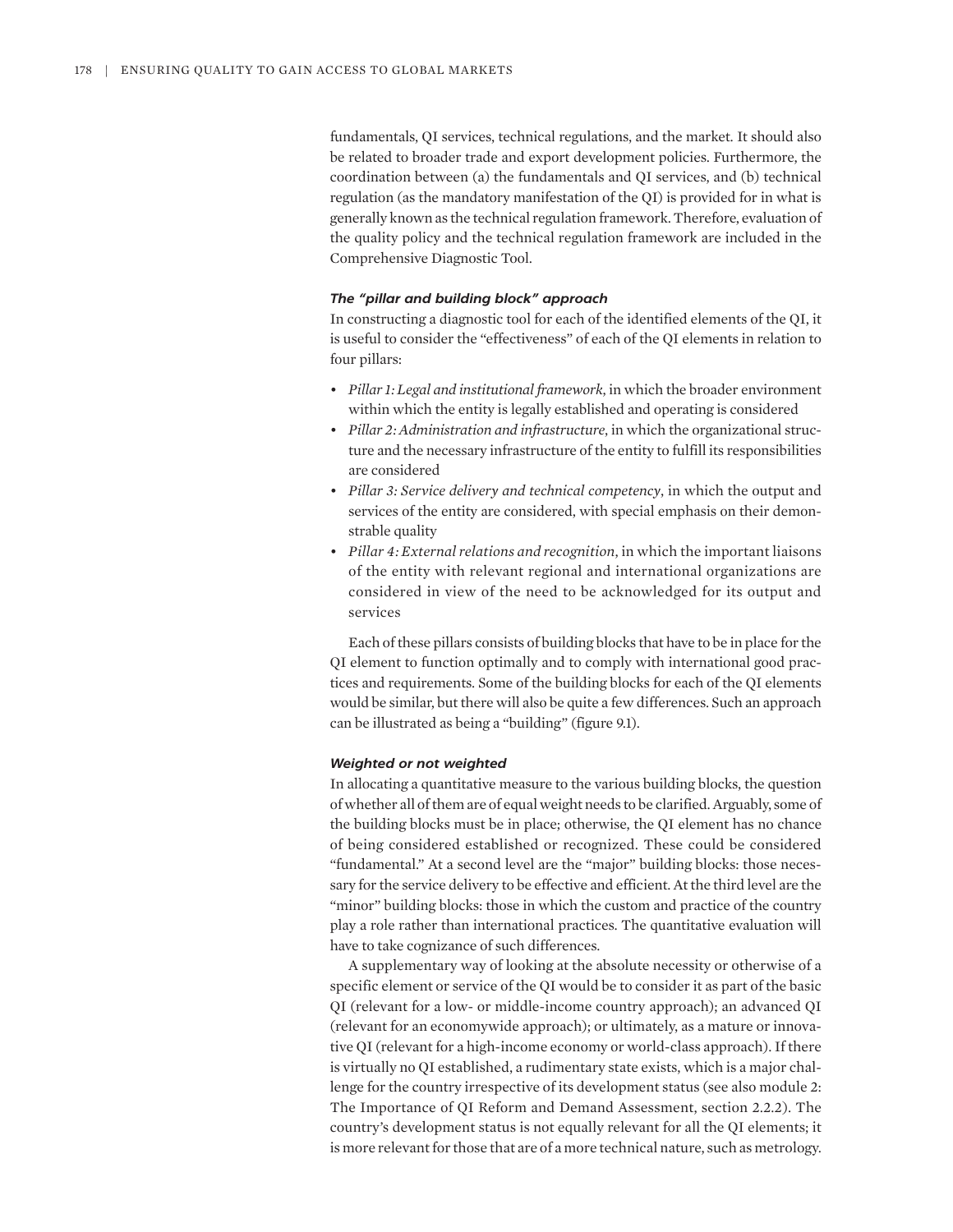#### **FIGURE 9.1**

**Building blocks of a QI (conceptual)**



*Source:* Adapted from PTB 2007. ©National Metrology Institute of Germany (PTB). Reproduced with permission from PTB; further permission required for reuse.

*Note:* QI = quality infrastructure; WTO TBT Agreement = World Trade Organization Agreement on Technical Barriers to Trade.

It certainly influences the decision about which level of technical support a country needs. This evaluation is included in all of the elements of the QI because of the differences—it is difficult to provide a structure valid for all.

## *Assessment and infrastructure*

A comprehensive assessment of the QI of a country is a complex undertaking. It is virtually impossible to reduce the outcome of such an assessment to a single figure or a simple pronouncement. There are just too many possibilities and nuances that have to be considered, too many externalities that have an influence.

Therefore, the Comprehensive Diagnostic Tool endeavors to provide for a qualitative and quantitative approach for each of the QI elements, which can be made visible in a "building" showing the state of implementation through different-colored "bricks" (figure 9.2), a radar-type diagram (figure 9.3) for the individual elements, or a dashboard illustration for the QI collectively (figure 9.4), supported by an extensive narrative.

For each of the building blocks, the comprehensive diagnostic

• Provides details about the best practices with which the building block should be compared, under the heading "*What is meant*";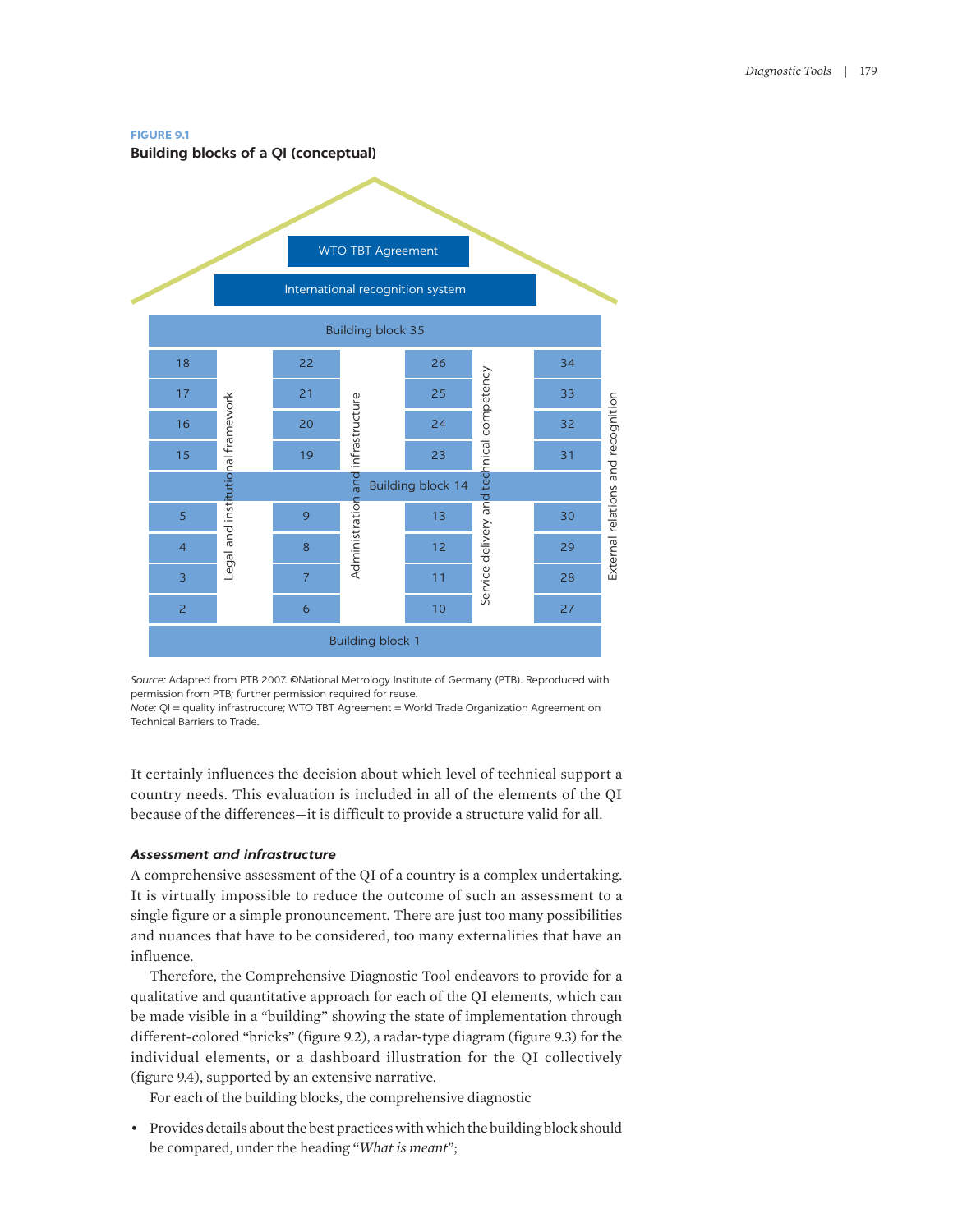



*Source:* Adapted from PTB 2007. ©National Metrology Institute of Germany (PTB). Reproduced with permission from PTB; further permission required for reuse.

*Note:* QI = quality infrastructure; WTO TBT Agreement = World Trade Organization Agreement on Technical Barriers to Trade. Figure shows a "dashboard"-type illustration that tells the viewer at a glance what the implementation status is without having to read through lengthy reports. Once all building blocks are green, then implementation is complete.

- Shows how the building block can be demonstrated (that is, describing the elements that indicate that the practice exists), under the heading "*How can it be demonstrated"*; and
- Shows where the assessor could find information to support the existence of such practices, under the heading "*Existing information/reporting/monitoring*."

For each building block, an indication as to whether it is "fundamental," "major," or "minor" is also provided. This will help the assessor to determine the extent and significance of the gap between the current situation and international good practices, which in turn will be an indication of the "effectiveness" or otherwise of the QI elements in the country, leading ultimately to a judgment call on how much support the country would need to develop its QI to the point where it meets the needs of its stakeholders.

The evaluation is therefore a complex array of levels of (a) *implementation* (implemented, mostly implemented, partially implemented, or not implemented); and (b) *classification* (fundamental, major, or minor). A judgment call will have to made to determine how far a project wishes to take the capacity-building exercise. A reasonable approach would be that the "fundamentals" must be dealt with, and the "major" issues likewise. The "minor" issues are, to some extent, "nice-to-haves" or "nonmandatory," and would be included, resources permitting.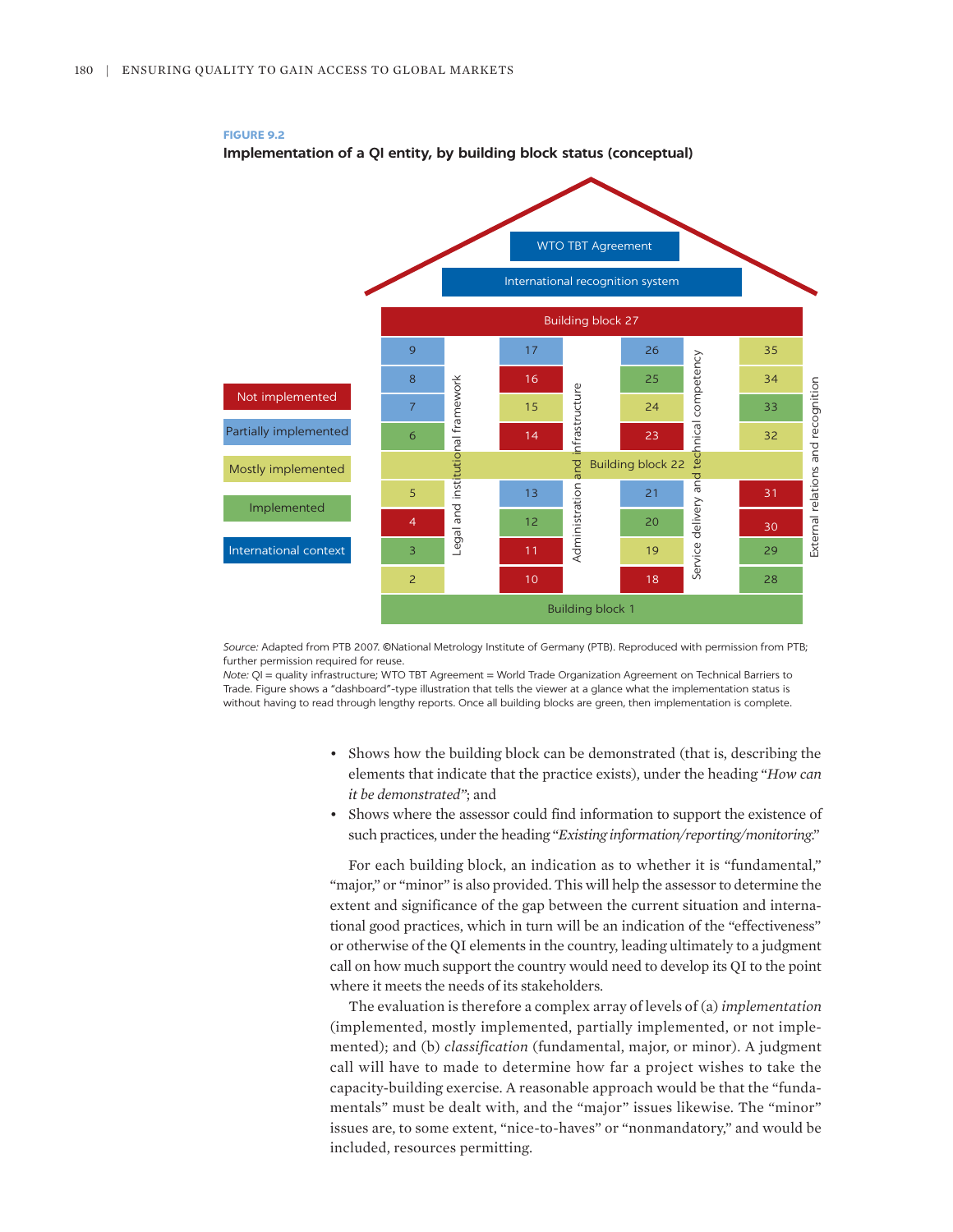#### **FIGURE 9.3**

#### **Radar diagram of QI entity's implementation status (conceptual)**



*Note:* QI = quality infrastructure. Each number around the outside corresponds to a building block, whereas the values 0–4 are either a direct result of the rapid diagnostic or the representation of the percentile-based results of the comprehensive diagnostic (4 being 100 percent and 2 being 50 percent).

To depict the "building" (figure 9.2) or construct a radar diagram (figure 9.3), the implementation status of each of the building blocks has to be given a numerical value (that is, the percentage implemented). In this Comprehensive Diagnostic Tool, the expert assessing the QI will have to provide a quantitative and qualitative result based on his or her experience and the narrative in the various sections of this diagnostic tool, and it has to be an evaluation based on a matrix-type approach. The question-and-answer methodology in the Rapid Diagnostic Tool (discussed earlier in section 9.1) can provide some guidance in this respect.

Once the percentages are determined, it is fairly easy to construct a radar diagram (figure 9.3). To depict the "building" will take an additional step. The percentages can be grouped into four categories, such as the following:

- Above 75.1 percent: Implemented
- Between 50.1 percent and 75 percent: Mostly implemented
- Between 25.1 percent and 50 percent: Partially implemented
- Between 0 and 25 percent: Not implemented

The four groups (or more, if the four are considered too coarse a grading) can then be given different colors in the "building" (as in figure 9.2). It helps if the colors are chosen to coincide with a color scheme psychologically understood by potential readers.